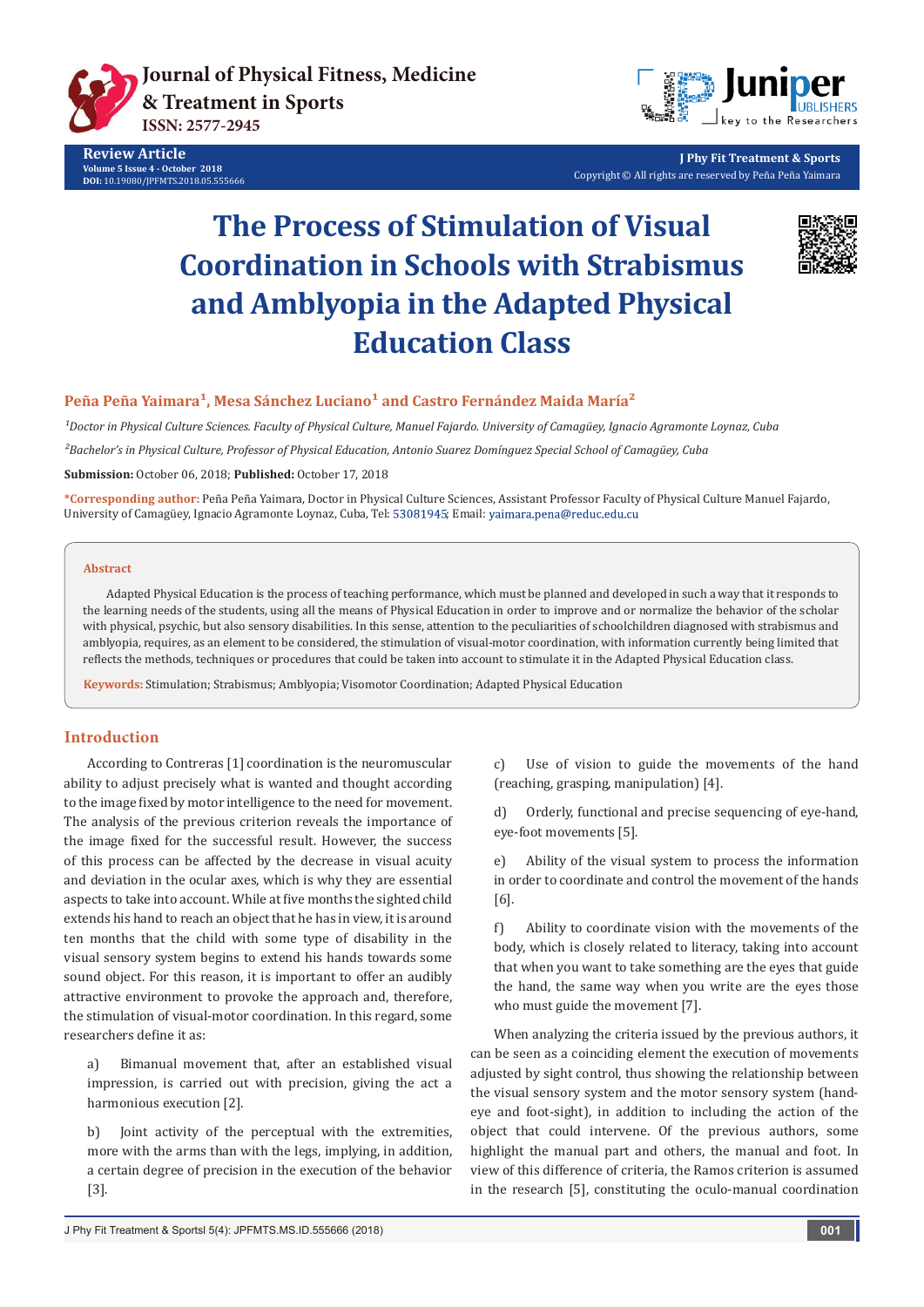and the oculo-podal coordination of the two dimensions to be taken into account, highlighting the importance of the direction of the deviation and the degree of visual acuity, considering that the uptake of the visual stimulus can be affected by the difficulties in one of these aspects.

The visual-motor function comprises the visual perception of the forms, their relations in space, their orientation and the motor expression of the perceived. The capacity for observation and attention are fundamental in the development of this function. It involves the exercise of controlled and deliberate movements that require a lot of precision, especially required in tasks where the eye, hand, fingers, foot are used simultaneously, such as, for example, tear, cut, thread, fit, color, write, throw, catch and hit. In strabismic and amblyopic schoolchildren, the use of the hands is of great importance for the search of information abroad. In this way, the hands of a person with strabismus and amblyopia, in addition to performing their usual function as tools, can become useful and intelligent sensory organs. The brain is more plastic, more adaptable, when the child is small. Therefore, the earlier a child with strabismus and amblyopia can learn to use hands as delicately tuned receivers, the more likely it is that he will make optimal use of his hands to obtain information [8].

For visuomotor coordination it is necessary to process the peripheral information that arrives from the visual sensory system and the information that comes from the receptors of the upper or lower limbs. According to Gutierrez [9], this has as its purpose: precision linked to general balance and muscular independence, skill and dexterity in the hands and feet, adaptation to muscular effort, sensorimotor adaptation (joint action of senses and muscles to regulate the coordination of the movement) and the ideomotor adaptation (mental representation of the gestures to be made). In the elements discussed above, regarding visualmotor coordination, it can be seen that information that reflects the methods, techniques or procedures that could be taken into account to stimulate it in the Adapted Physical Education class is still limited. In this regard, elements are proposed that, in this sense, facilitate the understanding of visual motor coordination and, therefore, its stimulation.

#### **Development**

According to Foster & Jerusalinsky [10], stimulation is a technique to help the student with problems overcome or moderate its effects. On the other hand, Arango, Infante & López [11], consider that it is the activity that is granted to living beings for a good development or functioning through rewards or also called stimuli that awaken in the individual the motivation to do something, by affection or by certain methods of exercises. They refer to how organisms perceive incoming stimuli, as such, it is part of the stimulus-response mechanism, it can be described as the response that external events provoke to an individual in the attempt to confront them.

These authors also consider that among the types of stimulation are: labor, affective and physical, referred to the latter to the repetition of certain exercises to heal or develop

body parts that are damaged or injured. Early stimulation is also common, aimed at promoting the physical, mental and social abilities of the child, preventing psychomotor retardation, curing and rehabilitating motor disorders, sensory deficits, intellectual disabilities, language disorders and, above all, to achieve the insertion of these children in their environment. Not only applicable in healthy children, but also to correct real or potential disorders in their development, or to stimulate compensatory capacities [12].

The analysis of the above criteria allows to appreciate for this process the importance of the stimuli to which the organism is subjected, be they visual, auditory or tactile. In this sense, Batllori & Escandell [13], consider that stimulation is always sensory since it can only be stimulated through the senses and, the more senses or information channels we imply in therapy, the better results we will obtain. Being consistent with the above criterion presupposes seeing the stimulation as a multisensory aspect, however, it is valid to emphasize that in order to guarantee an effective stimulation in schoolchildren with strabismus and amblyopia, individual particularities and adaptations to the activity must be taken into account.

According to Batllori & Escandell [13], multisensory stimulation is aimed at optimizing the living conditions of people with disabilities, working on sensations, perception and sensory skills that are basic human beings. Seeking to improve the assimilation of the sensory information that is offered to them improving their relationship with the environment and their learning. This coincides in concepts and objectives with the theory of Sensorial Integration, aimed at the latter to: promote interaction, development and communication; favor the personal and social situation of the child with disability, improving and developing the psychic and physical conditions; develop and initiate communication strategies and insist on sensory-perceptive abilities adjusted to the possibilities of each child; optimize your well-being. The analysis of the previous objectives allows us to appreciate the relevance of these for the stimulation of visual motor coordination in schoolchildren with strabismus and amblyopia. From a physiological point of view, the theory of Sensorial Integration, by Jean Ayres, relates this process to the human being's capacity to carry out motor actions efficiently in different environments, this was elaborated and developed from the following thought: The more sensory experiences of quality you have or receive from the environment and the body, the more you learn from them and therefore the better the relationship with both; the fewer or more negative experiences one has or receives, the less one knows about the body and the environment and, therefore, the greater the difficulties to interrelate with these [14].

All the information we receive about the world comes to us through our sensory systems. Because many of these processes take place within the nervous system, at an unconscious level, we usually do not realize them. Generally, we are familiar with the channels of taste, smell, sight and hearing, but most do not think that the nervous system also feels the touch, movement, the force of gravity and body position. Just as the eyes detect visual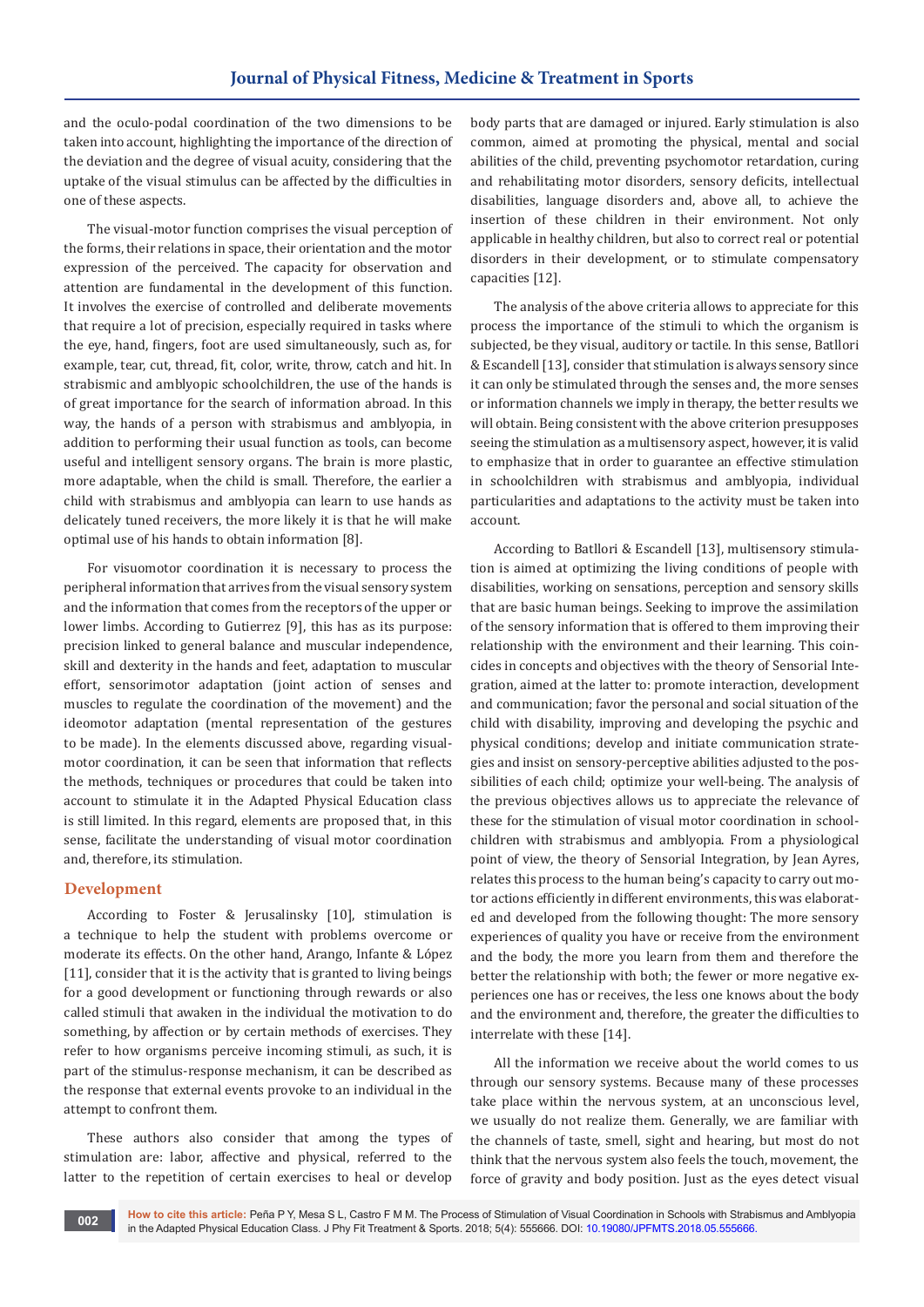information and transmit it to the brain to interpret it, the receptors of the rest of the sensory systems capture the information that has been transmitted to the brain. Sensory integration not only allows us to respond appropriately to incoming sensations, but also guides the way in which we act in the medium. Among the signs of sensory integration dysfunction are coordination problems in gross or fine motor activities [14]. In this sense, Pascual [15] considers it necessary to promote multisensory stimulation as one of the aspects to take into account for the educational approach of schoolchildren with visual impairment, considering auditory and tactile stimulation in a timely manner.

The analysis of the above criteria allows us to appreciate that, in view of the difficulties that schoolchildren present with strabismus and amblyopia in the correct capture of visual information, it is considered appropriate to carry out activities related to fixation, visual tracking, displacement, and coordination visomotor. However, for the stimulation to be effective it is important that the child himself manipulates and explores, without forgetting the possible risks that this entails. According to Borges [16], human motor function works according to a model of self-regulation in which a set of structures are grouped, which, in full operating capacity, guarantee posture and movement. This model includes a receptor mechanism that guarantees the reception of stimuli (sensory motor act). In the previous criterion, to the author's consideration, an important element referring to the full capacity of functioning is addressed, this implies that those who present some type of problem in any of these structures, among these the schoolchildren with strabismus and amblyopia, show difficulties.

In this regard, Zimkin [17] states that in the organism of man, information plays an important role in sensory systems, particularly in the processes of precise regulation of motor functions. Thanks to the feedback that is made through the sensory systems, the central nervous system is continually informed about the nature of the motor action performed. The exclusion of the feedback mechanisms in a given activity, for example, the receptors of the periphery and the center of the retina) significantly impairs and even prevents the performance of many exercises. For its part, the motor sensory system guarantees feedback and informs the central nervous system about the degree of contraction of the muscles, the tension of the tendons and ligaments and the position of the joints. The excitement that arises in the receptors of the motor sensory system runs through the fibers of the first neurons of proprioceptive sensitivity, within these, in the visual thalamus. An important role in improving the effectiveness of the functions of this system, includes signal-instrument information on the characteristics of space and time in the structure of movements [17].

#### **Conclusion**

The analysis of the process of stimulation in the Adapted Physical Education, allows to appreciate that the same one is fractioned, this is because the stimulation of the visual-motor coordination is seen as one more aspect of the coordination

and not as an essential element to stimulate in schoolchildren with strabismus and amblyopia, because their own disability causes difficulties in it. It presents a general approach, where the objectives to be worked in this direction are not defined, as well as the methods or procedures that favor this process, based on the relationship between the sensory visual and sensorial motor system, essentially considering the degree of visual acuity and the direction of the deviation, the possible adaptations to be made and the information channels that can intervene in the stimulation. To the author's consideration, the relationship between these aspects can be part of an integral approach that makes possible the stimulation of visual-motor coordination, starting from specifying some requirements that favor this process and that fill the gap in this regard.

#### **References**

- 1. Contreras O (1998) Teaching physical education. A constructivist approach Barcelona, Spain: Inde.
- 2. Álvarez H (1998) Child psychology. Education. History and analysis. Evolution of praxis. Development and growth. Regulation and evaluation. Psychological development. Child areas. Body outline Perceptic discrimination. Perceptual motor behavior. Children.
- 3. González C (1998) History. Psychomotor education. Methodology. Goals. Functions Brain. Conduct. Psychomotor development. Evolution. Children. Disorders. Weakness. Instability. Maturation.
- 4. [Crawford JD, Medendorp WP, Marotta JJ \(2004\) Spatial transforma](https://www.physiology.org/doi/full/10.1152/jn.00117.2004)[tions for eye-hand coordination. Journal of Neurophysiology 92\(1\):](https://www.physiology.org/doi/full/10.1152/jn.00117.2004)  [10-19.](https://www.physiology.org/doi/full/10.1152/jn.00117.2004)
- 5. Ramos D (2009) Visomotor coordination for primary school children.
- 6. [Alter-Rasche D \(2014\) Activities to help your child develop their hand](https://www.kidspot.com.au/school/primary/learning-and-behaviour/activities-to-help-your-child-develop-their-handeye-coordination/news-story/3e8f2adf2845f1e7820af0d00618e243)[eye coordination. Kidspot.](https://www.kidspot.com.au/school/primary/learning-and-behaviour/activities-to-help-your-child-develop-their-handeye-coordination/news-story/3e8f2adf2845f1e7820af0d00618e243)
- 7. Perdiguer E (2014) Frostig test: Visomotor coordination.
- 8. Miles B (2001) Speak the language of the hands towards the hands. National Center Helen Keller, School for the Perkins Blind). National Center for the distribution of information about children who are deaf and blind (DB-LINK).
- 9. Gutierrez M (1991) Psychomotor education and play at school age. Seville, Spain: Wanceulen.
- 10. Foster O, Jerusalinsky A (2012) Neuropsychological bases of early stimulation.
- 11. Arango T, Infante E, López ME (2000) Early stimulation ( $7<sup>th</sup>$  edn.). Bogotá, Colombia: Quebecor wold.
- 12. Martínez E (1996) Early stimulation: A starting point. Pediatrics 68 (2).
- 13. Batllori J, Escandell V (2009) 150 stimulation games: activities to accompany the child's development from birth to three years. Barcelona, Spain: Pocket verticals.
- 14. Moya D, Matesanz B (2012) The theory of Sensorial Integration. Madrid, Spain.
- 15. Pascual SA (2009) Adapted Physical Activity. Special education. Havana, Cuba: Sports.
- 16. Borges S (2005) An approach to the psychopedagogical study of special educational needs associated with motor deficiencies. Havana, Cuba: IPLAC.
- 17. Zimkin NV (1975) Human physiology. Havana, Cuba: Scientific-Technical.